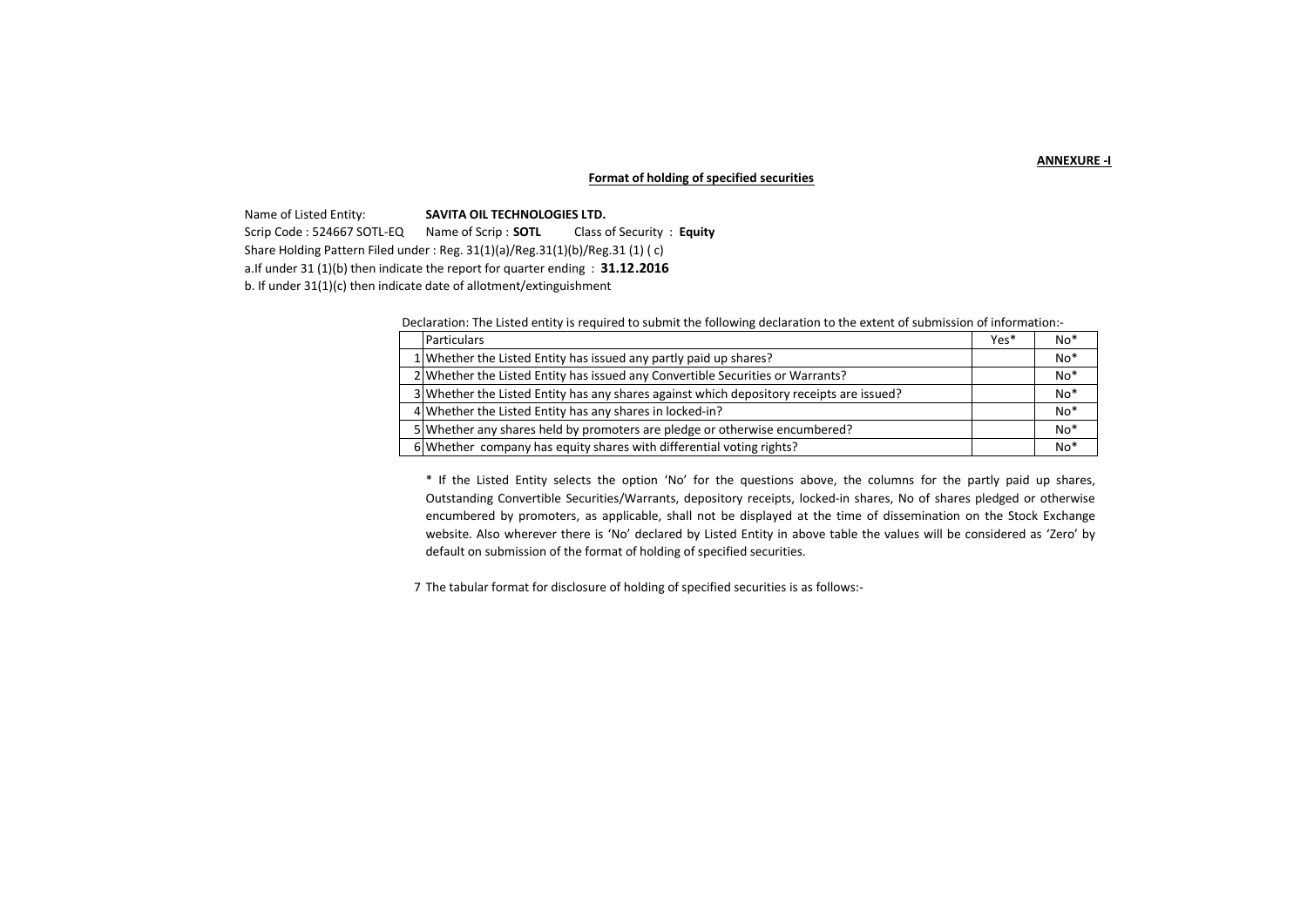## **Table I - Summary statement holding of specified securities**

| Cate         | Category of shareholder (II)          | Nos of     | No of fully paid-No of Partly |             | No of shares      |                 |                                              |                          |       | Total nos. shares Shareholding as Number of Voting Rights held in each class of securities |                 |                          | No of shares Shareholding, as a Number of Locked |         |                   | <b>Number of shares</b> |                 | Number of equity     |  |                |
|--------------|---------------------------------------|------------|-------------------------------|-------------|-------------------|-----------------|----------------------------------------------|--------------------------|-------|--------------------------------------------------------------------------------------------|-----------------|--------------------------|--------------------------------------------------|---------|-------------------|-------------------------|-----------------|----------------------|--|----------------|
| gory         |                                       | shareholde | up equity                     | paid-up     | underlying        | held $(VII) =$  | a % of total no.                             |                          |       | (IX)                                                                                       |                 | Underlying               | % assuming full                                  |         |                   |                         | in shares (XII) | pledged or otherwise |  | shares held in |
| $\mathbf{I}$ |                                       | $rs$ (III) | shares held                   | equity      | <b>Depository</b> | $(IV)+(V)+(VI)$ | of                                           |                          |       |                                                                                            |                 | Outstanding              |                                                  |         | encumbared (XIII) |                         | dematerilized   |                      |  |                |
|              |                                       |            | (IV)                          | shares held | Receipts (VI)     |                 | shares(calculate                             |                          |       |                                                                                            |                 | convertible              | convertible                                      |         |                   |                         |                 | form (XIV)           |  |                |
|              |                                       |            |                               | (V)         |                   |                 | d as per SCRR,                               |                          |       | <b>No of Voting Rights</b>                                                                 | <b>Total as</b> | securities               | securities (as a                                 | No. (a) | As a % of         | No. (a)                 | As a % of       |                      |  |                |
|              |                                       |            |                               |             |                   |                 | 1957) (VIII) As $\sqrt{\text{Class eq: } X}$ | a % of<br>Class<br>Total |       |                                                                                            |                 | (Including               | percentage of                                    |         | total shares      |                         | total shares    |                      |  |                |
|              |                                       |            |                               |             |                   |                 | $a\%$ of                                     |                          | eg: Y |                                                                                            |                 | $(A+B+C$ Warrants) $(X)$ | diluted share                                    |         | held (b)          |                         | held (b)        |                      |  |                |
|              |                                       |            |                               |             |                   |                 | $(A+B+C2)$                                   |                          |       |                                                                                            |                 |                          | capital)                                         |         |                   |                         |                 |                      |  |                |
|              |                                       |            |                               |             |                   |                 |                                              |                          |       |                                                                                            |                 |                          | $(XI)=(VII)+(X) As$                              |         |                   |                         |                 |                      |  |                |
|              |                                       |            |                               |             |                   |                 |                                              |                          |       |                                                                                            |                 |                          | a % of $(A+B+C2)$                                |         |                   |                         |                 |                      |  |                |
|              |                                       |            |                               |             |                   |                 |                                              |                          |       |                                                                                            |                 |                          |                                                  |         |                   |                         |                 |                      |  |                |
|              |                                       |            |                               |             |                   |                 |                                              |                          |       |                                                                                            |                 |                          |                                                  |         |                   |                         |                 |                      |  |                |
|              | (A) Promoter & Promoter Group         |            | 10452465                      |             |                   | 10452465        | 71.58                                        | 10452465                 |       | 10452465                                                                                   | 71.58           |                          |                                                  |         |                   |                         |                 | 10452465             |  |                |
|              | (B) Public                            | 8661       | 4149618                       |             |                   | 4149618         | 28.42                                        | 4149618                  |       | 4149618                                                                                    | 28.42           |                          |                                                  |         |                   |                         | <b>NA</b>       | 3906934              |  |                |
|              | (C) Non Promoter-Non Public           |            |                               |             |                   |                 |                                              |                          |       |                                                                                            |                 |                          |                                                  |         |                   |                         | <b>NA</b>       |                      |  |                |
|              | (C1) Shares underlying DRs            |            |                               |             |                   |                 |                                              |                          |       |                                                                                            |                 |                          |                                                  |         |                   |                         | NA              |                      |  |                |
|              |                                       |            |                               |             |                   |                 |                                              |                          |       |                                                                                            |                 |                          |                                                  |         |                   |                         |                 |                      |  |                |
|              | $(C2)$ Shares held by Employee Trusts |            |                               |             |                   |                 |                                              |                          |       |                                                                                            |                 |                          |                                                  |         |                   |                         | NA              |                      |  |                |
|              |                                       |            |                               |             |                   |                 |                                              |                          |       |                                                                                            |                 |                          |                                                  |         |                   |                         |                 |                      |  |                |
|              | Total                                 | 8680       | 14602083                      | $\bf{0}$    |                   | 14602083        | 100                                          | 14602083                 |       | 14602083                                                                                   | <b>100</b>      |                          |                                                  |         |                   |                         | $\mathbf{0}$    | 14359399             |  |                |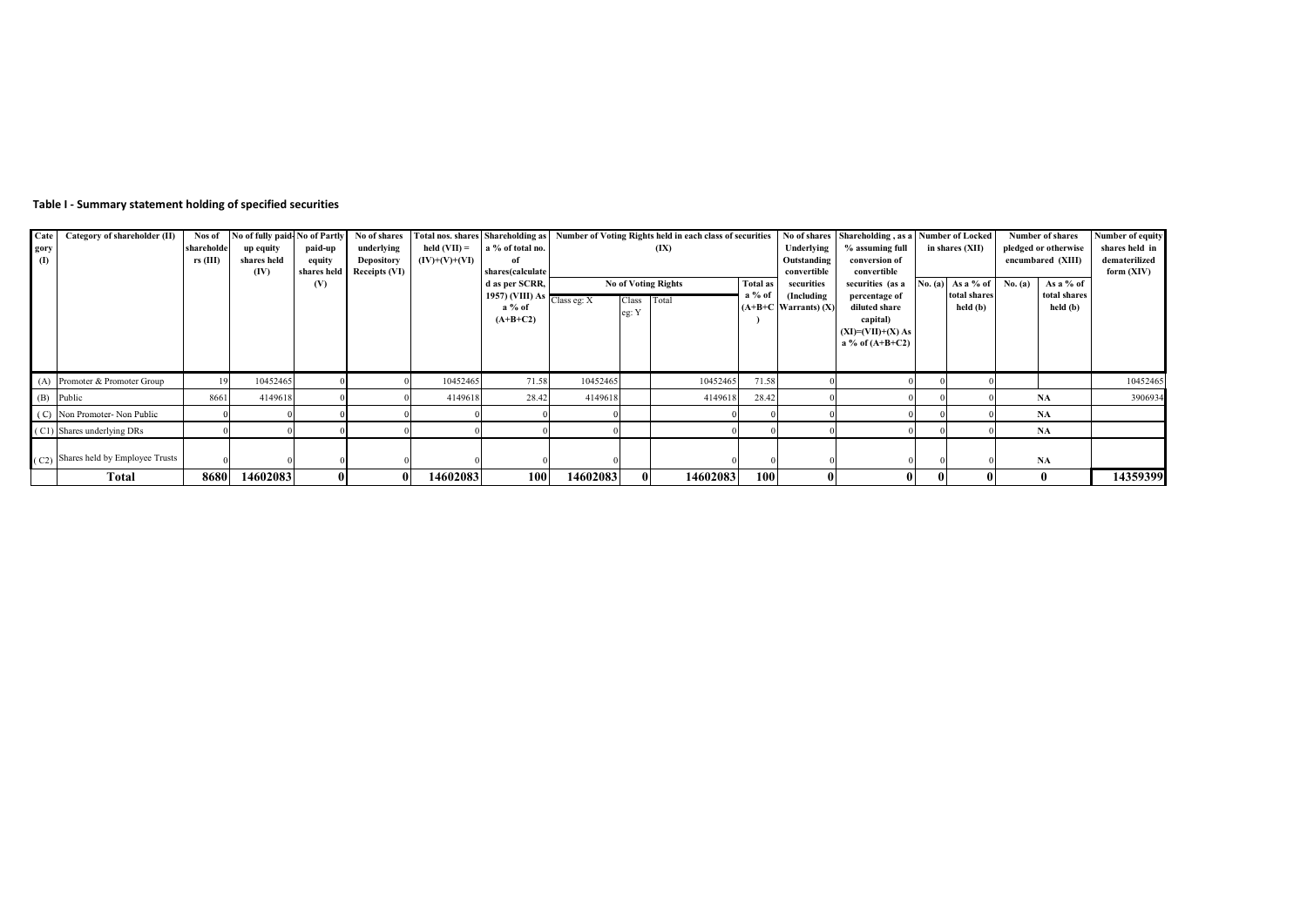|     | Table II - Statement showing shareholding pattern of the Promoter and Promoter Group<br>Category & Name of the<br>PAN(II)<br>Nos of No of fully paid-<br>Partly<br>No of<br>Total nos. shares<br>Shareholding as a<br>Number of Voting Rights held in each class of securities<br>Shareholding, as a %<br>Number of Locked<br>Number of<br>No of shares<br>Number of shares |                          |                 |                               |                  |                            |                                   |                                        |             |                     |            |                     |                           |                                |          |                                                              |                      |                                       |            |
|-----|-----------------------------------------------------------------------------------------------------------------------------------------------------------------------------------------------------------------------------------------------------------------------------------------------------------------------------------------------------------------------------|--------------------------|-----------------|-------------------------------|------------------|----------------------------|-----------------------------------|----------------------------------------|-------------|---------------------|------------|---------------------|---------------------------|--------------------------------|----------|--------------------------------------------------------------|----------------------|---------------------------------------|------------|
|     |                                                                                                                                                                                                                                                                                                                                                                             |                          |                 |                               |                  |                            |                                   |                                        |             |                     |            |                     |                           |                                |          |                                                              |                      |                                       |            |
|     | shareholders (I)                                                                                                                                                                                                                                                                                                                                                            |                          | shareh<br>older | up equity shares<br>held (IV) | paid-up          | shares<br>underlyin        | held $(VII) =$<br>$(IV)+(V)+(VI)$ | % of total no. of<br>shares(calculated |             |                     | (IX)       |                     | Underlying<br>Outstanding | assuming full<br>conversion of |          | in shares (XII)<br>pledged or otherwise<br>encumbared (XIII) |                      | quity shares held<br>in dematerilized |            |
|     |                                                                                                                                                                                                                                                                                                                                                                             |                          | (III)           |                               | equity<br>shares | g                          |                                   | as per SCRR,                           |             |                     |            |                     | convertible               | convertible securities         |          |                                                              |                      |                                       | form (XIV) |
|     |                                                                                                                                                                                                                                                                                                                                                                             |                          |                 |                               | held (V)         | Deposito                   |                                   | 1957) As a % of                        |             | No of Voting Rights |            | Total as a % of     | securities                | (as a percentage of            | No. (a)  | As a % of                                                    | No. $(a)$            | As a % of                             |            |
|     |                                                                                                                                                                                                                                                                                                                                                                             |                          |                 |                               |                  | ry                         |                                   | $(A+B+C2)$ (VIII)                      | Class eg: X | Class               | Total      | <b>Total Voting</b> | (Including                | diluted share capital)         |          | otal shares                                                  |                      | total                                 |            |
|     |                                                                                                                                                                                                                                                                                                                                                                             |                          |                 |                               |                  | Receipts                   |                                   |                                        |             | eg: Y               |            | Rights              | Warrants) (X              | $(XI) = (VII)+(X)$ as a        |          | held (b)                                                     |                      | shares                                |            |
|     |                                                                                                                                                                                                                                                                                                                                                                             |                          |                 |                               |                  | (VI)                       |                                   |                                        |             |                     |            |                     |                           | % of $(A+B+C2)$                |          |                                                              |                      | held(b)                               |            |
|     |                                                                                                                                                                                                                                                                                                                                                                             |                          |                 |                               |                  |                            |                                   |                                        |             |                     |            |                     |                           |                                |          |                                                              |                      |                                       |            |
|     |                                                                                                                                                                                                                                                                                                                                                                             |                          |                 |                               |                  |                            |                                   |                                        |             |                     |            |                     |                           |                                |          |                                                              |                      |                                       |            |
| (1) | Indian                                                                                                                                                                                                                                                                                                                                                                      |                          |                 |                               | $\bf{0}$         |                            |                                   |                                        |             |                     |            |                     |                           |                                |          |                                                              |                      |                                       |            |
| (a) | Individuals/H.U.F                                                                                                                                                                                                                                                                                                                                                           |                          | 13              | 95,84,570                     |                  | $\bf{0}$                   | 95,84,570                         | 65.64                                  | 95,84,570   |                     | 95,84,570  | 65.64<br>0.50       | 0                         | $\mathbf{0}$                   | $\theta$ | 0                                                            | $\bf{0}$<br>$\Omega$ | $\mathbf{0}$                          | 95,84,570  |
|     | <b>GAUTAM N MEHRA</b>                                                                                                                                                                                                                                                                                                                                                       | AAFPM1054R               |                 | 72.831                        |                  |                            | 72.831                            | 0.50                                   | 72.831      |                     | 72.831     |                     |                           |                                |          |                                                              |                      |                                       | 72.831     |
|     | GAUTAM N MEHRA (on                                                                                                                                                                                                                                                                                                                                                          |                          |                 |                               |                  |                            |                                   |                                        |             |                     |            |                     |                           |                                |          |                                                              |                      |                                       |            |
|     | behalf of Mehra Syndicate,                                                                                                                                                                                                                                                                                                                                                  | AAAAM2792C               |                 | 92,03,371                     | $\Omega$         |                            | 92,03,371                         | 63.03                                  | 92,03,371   |                     | 92,03,371  | 63.03               |                           |                                |          |                                                              | $\Omega$             |                                       | 92,03,371  |
|     | AOP)<br>GAUTAM N MEHRA (as                                                                                                                                                                                                                                                                                                                                                  |                          |                 |                               |                  |                            |                                   |                                        |             |                     |            |                     |                           |                                |          |                                                              |                      |                                       |            |
|     |                                                                                                                                                                                                                                                                                                                                                                             |                          |                 |                               |                  |                            |                                   |                                        |             |                     |            |                     |                           |                                |          |                                                              |                      |                                       |            |
|     | Trustee of Siddharth Mehra<br>Trust)                                                                                                                                                                                                                                                                                                                                        | AAITS3968F               |                 | 66,666                        | $\Omega$         |                            | 66,666                            | 0.46                                   | 66,666      |                     | 66,666     | 0.46                |                           |                                | $\Omega$ |                                                              |                      |                                       | 66,666     |
|     | GAUTAM N MEHRA (as                                                                                                                                                                                                                                                                                                                                                          |                          |                 |                               |                  |                            |                                   |                                        |             |                     |            |                     |                           |                                |          |                                                              |                      |                                       |            |
|     |                                                                                                                                                                                                                                                                                                                                                                             |                          |                 |                               |                  |                            |                                   |                                        |             |                     |            |                     |                           |                                |          |                                                              |                      |                                       |            |
|     | Trustee of Simran Family<br>Trust)                                                                                                                                                                                                                                                                                                                                          | AAITS3971L               |                 | 16,624                        | $\Omega$         |                            | 16,624                            | 0.11                                   | 16,624      |                     | 16,624     | 0.11                |                           | 0                              |          |                                                              | $\Omega$             |                                       | 16,624     |
|     | GAUTAM N MEHRA (as                                                                                                                                                                                                                                                                                                                                                          |                          |                 |                               |                  |                            |                                   |                                        |             |                     |            |                     |                           |                                |          |                                                              |                      |                                       |            |
|     | Trustee of Lord Krishna)                                                                                                                                                                                                                                                                                                                                                    | AAAJL1528Q               |                 | 32,833                        | $\Omega$         | $\Omega$                   | 32,833                            | 0.22                                   | 32,833      |                     | 32,833     | 0.22                |                           |                                |          |                                                              | $\Omega$             |                                       | 32,833     |
|     | GAUTAM N MEHRA (as                                                                                                                                                                                                                                                                                                                                                          |                          |                 |                               |                  |                            |                                   |                                        |             |                     |            |                     |                           |                                |          |                                                              |                      |                                       |            |
|     | Trustee of NKM Grand                                                                                                                                                                                                                                                                                                                                                        |                          |                 |                               |                  |                            |                                   |                                        |             |                     |            |                     |                           |                                |          |                                                              |                      |                                       |            |
|     |                                                                                                                                                                                                                                                                                                                                                                             |                          |                 |                               | $\Omega$         | $\Omega$                   |                                   |                                        |             |                     |            |                     |                           |                                | $\Omega$ |                                                              |                      |                                       |            |
|     | Children Trust)                                                                                                                                                                                                                                                                                                                                                             | AAATN2331D               |                 | 1,166                         |                  |                            | 1,166                             | 0.01                                   | 1,166       |                     | 1,166      | 0.01                |                           |                                |          |                                                              | $\Omega$             |                                       | 1,166      |
|     | GAUTAM N MEHRA (Karta of                                                                                                                                                                                                                                                                                                                                                    |                          |                 | 84,832                        | $\theta$         |                            | 84,832                            | 0.58                                   | 84,832      |                     | 84,832     | 0.58                |                           |                                |          |                                                              | $\theta$             |                                       | 84,832     |
|     | G.N.Mehra HUF)                                                                                                                                                                                                                                                                                                                                                              | AACHG4936K               |                 |                               |                  |                            |                                   |                                        |             |                     |            |                     |                           |                                |          |                                                              |                      |                                       |            |
|     | GAUTAM N MEHRA (Karta of                                                                                                                                                                                                                                                                                                                                                    |                          |                 |                               | $\Omega$         |                            |                                   |                                        |             |                     |            |                     |                           |                                |          |                                                              |                      |                                       |            |
|     | N.K.Mehra HUF)                                                                                                                                                                                                                                                                                                                                                              | AACHN3895A               |                 | 33,333                        | $\mathbf{0}$     |                            | 33,333                            | 0.23                                   | 33,333      |                     | 33,333     | 0.23<br>0.23        |                           |                                | $\theta$ | $\Omega$                                                     | $\mathbf{0}$         |                                       | 33,333     |
|     | RESHMA GAUTAM MEHRA                                                                                                                                                                                                                                                                                                                                                         | AAFPM4136L<br>AUHPM4361M |                 | 33.416                        | $\Omega$         | $\overline{0}$<br>$\Omega$ | 33,416                            | 0.23<br>0.21                           | 33,416      |                     | 33,416     | 0.21                |                           |                                |          | 0                                                            | $\Omega$             |                                       | 33,416     |
|     | <b>SIMRAN G MEHRA</b><br>SIDDHARTH MEHRA                                                                                                                                                                                                                                                                                                                                    |                          |                 | 30,500                        | $\Omega$         |                            | 30,500                            | 0.00                                   | 30,500      |                     | 30,500     | 0.00                |                           |                                |          |                                                              | $\theta$             |                                       | 30,500     |
|     |                                                                                                                                                                                                                                                                                                                                                                             | AVNPM2686A               |                 | 583                           |                  |                            | 583                               |                                        | 583         |                     | 583        |                     |                           |                                |          |                                                              |                      |                                       | 583        |
|     | RITU SATSANGI                                                                                                                                                                                                                                                                                                                                                               | AAOPS2706F               |                 | 7,749                         |                  |                            | 7,749                             | 0.05                                   | 7,749       |                     | 7,749      | 0.05                |                           |                                |          |                                                              |                      |                                       | 7,749      |
|     | <b>ATUL GURPARSHAD</b>                                                                                                                                                                                                                                                                                                                                                      |                          |                 |                               |                  |                            |                                   |                                        |             |                     |            |                     |                           |                                |          |                                                              |                      |                                       |            |
|     | SATSANGI                                                                                                                                                                                                                                                                                                                                                                    | AAZPS4448M               |                 | 666                           |                  |                            | 666                               | 0.00                                   | 666         |                     | 666        | 0.00                |                           |                                |          |                                                              |                      |                                       | 666        |
| (b) | <b>Cental/State Government(s)</b>                                                                                                                                                                                                                                                                                                                                           |                          |                 |                               | $\Omega$         |                            |                                   | 0.00                                   |             |                     |            | $\Omega$            | $\Omega$                  | $\Omega$                       |          | $\Omega$                                                     | $\mathbf{0}$         |                                       | $\theta$   |
| (c) | <b>Financial Institutions/Banks</b>                                                                                                                                                                                                                                                                                                                                         |                          |                 |                               |                  |                            |                                   | 0.00                                   |             |                     |            |                     |                           |                                |          |                                                              | $\Omega$             |                                       |            |
| (d) | Any Other (Specify)                                                                                                                                                                                                                                                                                                                                                         |                          |                 |                               |                  |                            |                                   |                                        |             |                     |            |                     |                           |                                | $\Omega$ |                                                              | $\theta$             |                                       |            |
|     | 1) Bodies Corporate                                                                                                                                                                                                                                                                                                                                                         |                          | 6               | 8,67,895                      | $\bf{0}$         | $\bf{0}$                   | 8,67,895                          | 5.94                                   | 8,67,895    |                     | 8,67,895   | 5.94                | $\Omega$                  | 0                              | $\Omega$ |                                                              | $\theta$             |                                       | 8,67,895   |
|     | KHATRI INVESTMENTS                                                                                                                                                                                                                                                                                                                                                          |                          |                 |                               |                  |                            |                                   |                                        |             |                     |            |                     |                           |                                |          |                                                              |                      |                                       |            |
|     | PRIVATE LTD                                                                                                                                                                                                                                                                                                                                                                 | AAACK2272P               |                 | 4,27,611                      |                  |                            | 4,27,611                          | 2.93                                   | 4,27,611    |                     | 4,27,611   | 2.93                |                           |                                |          |                                                              | $\theta$             |                                       | 4,27,611   |
|     | MANSUKHMAL                                                                                                                                                                                                                                                                                                                                                                  |                          |                 |                               |                  |                            |                                   |                                        |             |                     |            |                     |                           |                                |          |                                                              |                      |                                       |            |
|     | <b>NVESTMENTS PVT LTD</b>                                                                                                                                                                                                                                                                                                                                                   | AAACM4071E               |                 | 4,10,000                      |                  |                            | 4,10,000                          | 2.81                                   | 4,10,000    |                     | 4,10,000   | 2.81                |                           |                                |          |                                                              | $\Omega$             |                                       | 4,10,000   |
|     | KURLA TRADING COMPANY                                                                                                                                                                                                                                                                                                                                                       |                          |                 |                               |                  |                            |                                   |                                        |             |                     |            |                     |                           |                                |          |                                                              |                      |                                       |            |
|     | PVT LTD                                                                                                                                                                                                                                                                                                                                                                     | AAACK2273N               |                 | 13,666                        | $\Omega$         |                            | 13,666                            | 0.09                                   | 13,666      |                     | 13,666     | 0.09                |                           |                                |          |                                                              | $\theta$             |                                       | 13,666     |
|     | NAVED INVESTMENT AND                                                                                                                                                                                                                                                                                                                                                        |                          |                 |                               |                  |                            |                                   |                                        |             |                     |            |                     |                           |                                |          |                                                              |                      |                                       |            |
|     | TRADING COMPANY PVT. LTD AAACN1810C                                                                                                                                                                                                                                                                                                                                         |                          |                 | 9,452                         | $\theta$         |                            | 9,452                             | 0.06                                   | 9,452       |                     | 9,452      | 0.06                |                           |                                |          |                                                              |                      |                                       | 9,452      |
|     | <b>BASANT LOK TRADING</b>                                                                                                                                                                                                                                                                                                                                                   |                          |                 |                               |                  |                            |                                   |                                        |             |                     |            |                     |                           |                                |          |                                                              |                      |                                       |            |
|     | COMPANY                                                                                                                                                                                                                                                                                                                                                                     | AAACB2498N               |                 | 6,166                         | $\Omega$         |                            | 6,166                             | 0.04                                   | 6,166       |                     | 6,166      | 0.04                |                           |                                |          |                                                              |                      |                                       | 6,166      |
|     | CHEMI PHARMEX PVT. LTD                                                                                                                                                                                                                                                                                                                                                      | AAACC2225J               |                 | 1,000                         | $\theta$         |                            | 1,000                             | 0.01                                   | 1,000       |                     | 1.000      | 0.01                | $\Omega$                  | $\Omega$                       |          | $\Omega$                                                     | $\Omega$             |                                       | 1.000      |
|     | Sub-Total $(A)(1)$                                                                                                                                                                                                                                                                                                                                                          |                          | 19              | 104,52,465                    | $\bf{0}$         |                            | 104,52,465                        | 71.58                                  | 104,52,465  |                     | 104,52,465 | 71.58               | 0                         |                                |          |                                                              | $\Omega$             |                                       | 104,52,465 |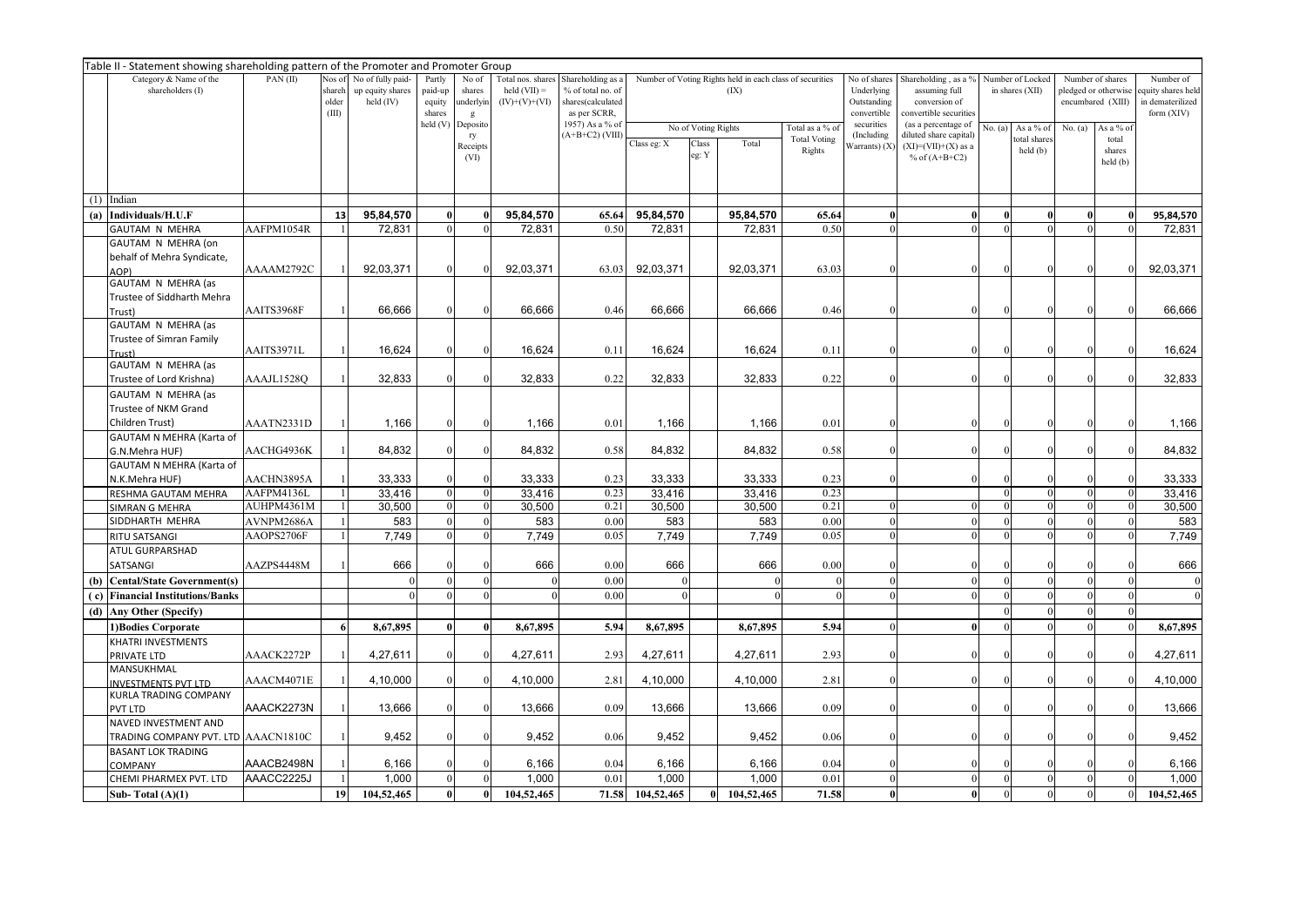| (2) Foreign                    |              |           |            |      |            |       |            |            |       |  |  |                |             |            |
|--------------------------------|--------------|-----------|------------|------|------------|-------|------------|------------|-------|--|--|----------------|-------------|------------|
| Individuals (Non-Resident      |              |           |            |      |            |       |            |            |       |  |  |                |             |            |
| Individuals/Foreign            |              |           |            |      |            |       |            |            |       |  |  |                |             |            |
| (a) Individuals)               |              |           |            |      |            |       |            |            |       |  |  | $\overline{0}$ | $^{\prime}$ |            |
| (b) Government                 |              |           |            |      |            |       |            |            |       |  |  | $\Omega$       |             |            |
| (c) Institutions               |              |           |            |      |            |       |            |            |       |  |  |                |             |            |
| (d) Foreign Portfolio Investor |              |           |            |      |            |       |            |            |       |  |  | $\Omega$       |             |            |
| (e) Any Other (Specify)        |              |           |            |      |            |       |            |            |       |  |  | $\Omega$       | $^{\circ}$  |            |
| Sub-Total $(A)(2)$             |              |           |            |      |            |       |            |            |       |  |  |                |             |            |
| <b>Total Shareholding of</b>   |              |           |            |      |            |       |            |            |       |  |  |                |             |            |
| <b>Promoter and Promoter</b>   |              |           |            |      |            |       |            |            |       |  |  |                |             |            |
| Group $(A)=(A)(1)+(A)(2)$      | $\mathbf{0}$ | <b>19</b> | 104,52,465 | 0.00 | 104,52,465 | 71.58 | 104,52,465 | 104,52,465 | 71.58 |  |  | $\bf{0}$       |             | 104,52,465 |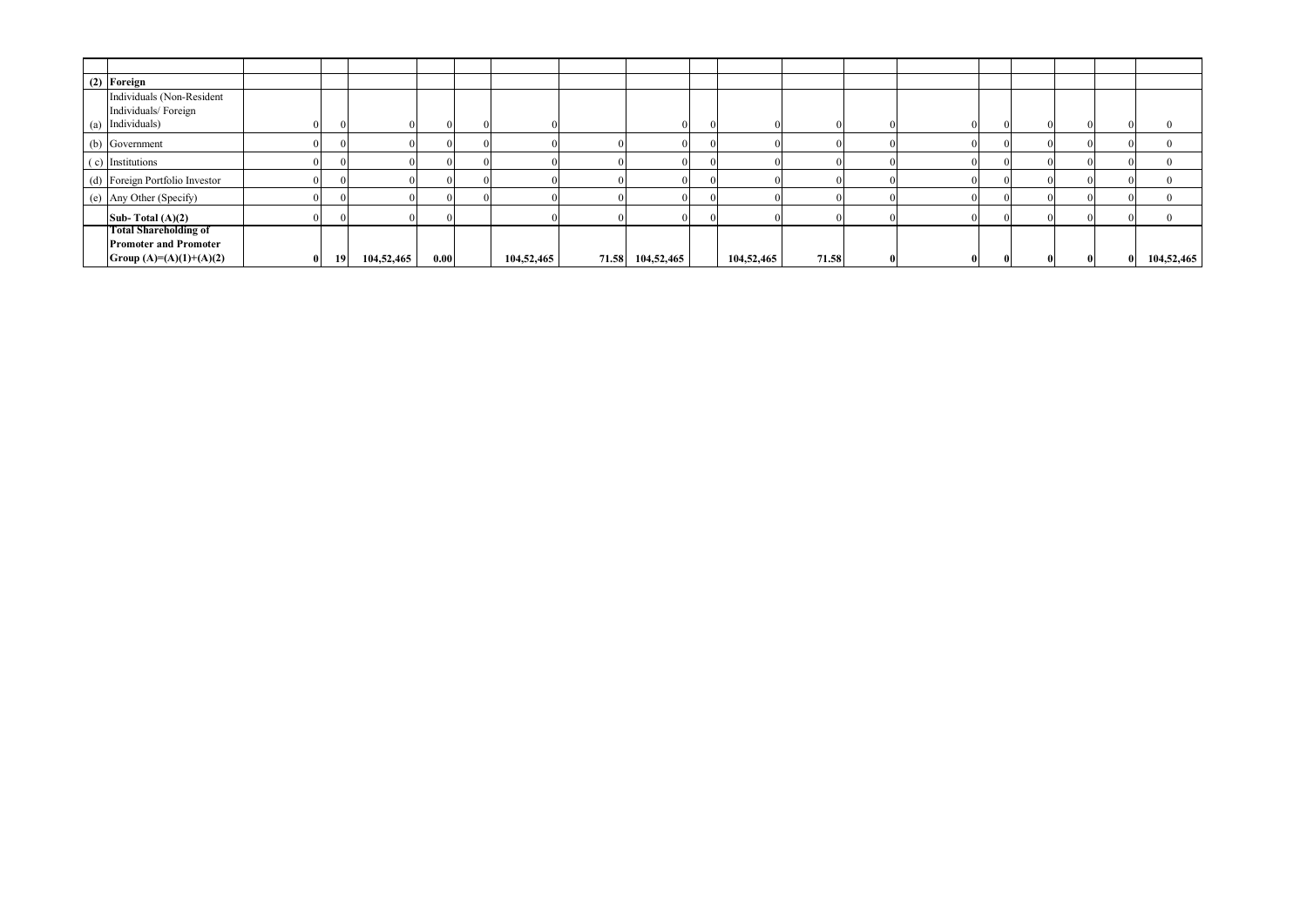## **Table III - Statement showing shareholding pattern of the Public Shareholder**

|     | Category & Name of the shareholders (I)                                             | PAN (II)   | Nos of<br>shareh<br>older<br>(III) | No of fully<br>paid-up<br>equity<br>shares held<br>(IV) | Partly<br>paid-up<br>equity<br>shares<br>held (V) | No of<br>shares<br>underlying<br><b>Depository</b><br>Receipts<br>(VI) | held $(VII) =$<br>$(IV)+(V)+(VI)$ | a % of total no.<br>of<br>shares(calculate<br>d as per SCRR,<br>1957) As a % of<br>(A+B+C2) (VIII) | Class eg: X | of securities (IX)<br>No of Voting Rights<br>Class<br>Total<br>eg: Y |         |       |          |              |  |              |          | Total nos. shares   Shareholding as   Number of Voting Rights held in each class |         | Total as a<br>6 of Total<br>Voting<br><b>Rights</b> | No of shares<br><b>Underlying</b><br>Outstanding<br>convertible<br>securities<br>(Including<br>Warrants) (X) | Total<br>Shareholding, as<br>a % assuming full<br>conversion of<br>convertible<br>securities (as a<br>percentage of<br>diluted share<br>capital) (XI) | <b>Number of Locked</b><br>in shares (XII)<br>No. (a)<br>As a % of<br>total<br>shares held<br>(b) |  | <b>Number of shares</b><br>pledged or otherwise<br>encumbared (XIII)<br>No. (Not<br>As a % of<br>applicable<br>total<br>) ( a)<br>shares<br>held (Not<br>applicable |  | Number of<br>equity<br>shares held<br>in<br>dematerilize<br>d form (XIV) |  |
|-----|-------------------------------------------------------------------------------------|------------|------------------------------------|---------------------------------------------------------|---------------------------------------------------|------------------------------------------------------------------------|-----------------------------------|----------------------------------------------------------------------------------------------------|-------------|----------------------------------------------------------------------|---------|-------|----------|--------------|--|--------------|----------|----------------------------------------------------------------------------------|---------|-----------------------------------------------------|--------------------------------------------------------------------------------------------------------------|-------------------------------------------------------------------------------------------------------------------------------------------------------|---------------------------------------------------------------------------------------------------|--|---------------------------------------------------------------------------------------------------------------------------------------------------------------------|--|--------------------------------------------------------------------------|--|
|     |                                                                                     | ii.        | iii                                | iv                                                      | $\mathbf{v}$                                      | vi                                                                     | vii                               | viii                                                                                               |             |                                                                      | ix      |       | Ιx       | xi           |  | xii          | xiii     | )(b)                                                                             | xiv     |                                                     |                                                                                                              |                                                                                                                                                       |                                                                                                   |  |                                                                                                                                                                     |  |                                                                          |  |
| (1) | -i<br><b>Institutions</b>                                                           |            |                                    |                                                         |                                                   |                                                                        |                                   |                                                                                                    |             |                                                                      |         |       |          |              |  |              |          |                                                                                  |         |                                                     |                                                                                                              |                                                                                                                                                       |                                                                                                   |  |                                                                                                                                                                     |  |                                                                          |  |
|     | Mutual Fund/UTI                                                                     |            |                                    | 1436177                                                 |                                                   |                                                                        | 1436177                           | 9.84                                                                                               | 1436177     | O                                                                    | 1436177 | 9.84  |          | $\Omega$     |  |              |          |                                                                                  | 1436177 |                                                     |                                                                                                              |                                                                                                                                                       |                                                                                                   |  |                                                                                                                                                                     |  |                                                                          |  |
| (a) |                                                                                     |            |                                    |                                                         |                                                   |                                                                        |                                   |                                                                                                    |             |                                                                      |         |       |          |              |  |              |          |                                                                                  |         |                                                     |                                                                                                              |                                                                                                                                                       |                                                                                                   |  |                                                                                                                                                                     |  |                                                                          |  |
|     | HDFC TRUSTEE COMPANY LIMITED -<br>PRUDENCE FUND & MULTIPLE YIELD FUND AAATH1809A    |            |                                    | 1329732                                                 |                                                   | $\Omega$                                                               | 1329732                           | 9.11                                                                                               | 1329732     | $\Omega$                                                             | 1329732 | 9.11  |          | $\Omega$     |  |              |          |                                                                                  | 1329732 |                                                     |                                                                                                              |                                                                                                                                                       |                                                                                                   |  |                                                                                                                                                                     |  |                                                                          |  |
| (b) | Venture Capital Funds                                                               |            |                                    |                                                         |                                                   |                                                                        |                                   |                                                                                                    |             |                                                                      |         | 0.00  |          |              |  |              |          |                                                                                  |         |                                                     |                                                                                                              |                                                                                                                                                       |                                                                                                   |  |                                                                                                                                                                     |  |                                                                          |  |
| (c) | Alternate Investment Funds                                                          |            |                                    | $\Omega$                                                |                                                   | $\Omega$                                                               |                                   |                                                                                                    | $\Omega$    | $\Omega$                                                             |         | 0.00  |          | $\Omega$     |  | $\Omega$     |          |                                                                                  |         |                                                     |                                                                                                              |                                                                                                                                                       |                                                                                                   |  |                                                                                                                                                                     |  |                                                                          |  |
| (d) | Foreign Venture Capital Investors                                                   |            |                                    |                                                         |                                                   |                                                                        |                                   |                                                                                                    |             |                                                                      |         | 0.00  |          |              |  |              |          |                                                                                  |         |                                                     |                                                                                                              |                                                                                                                                                       |                                                                                                   |  |                                                                                                                                                                     |  |                                                                          |  |
| (e) | <b>Foreign Portfolio Investors:</b>                                                 |            |                                    | 821610                                                  |                                                   | $\Omega$                                                               | 821610                            | 5.63                                                                                               | 821610      | n                                                                    | 821610  | 5.63  |          | $\Omega$     |  | $\Omega$     |          |                                                                                  | 821610  |                                                     |                                                                                                              |                                                                                                                                                       |                                                                                                   |  |                                                                                                                                                                     |  |                                                                          |  |
|     | PARI WASHINGTON COMPANY PVT. LTD.<br>A/C PARI WASHINGTON INDIA MASTER<br>FUND, LTD. | AAFCP7824F |                                    | 551465                                                  |                                                   | $\Omega$                                                               | 551465                            | 3.78                                                                                               | 551465      |                                                                      | 551465  | 3.78  |          |              |  |              |          |                                                                                  | 551465  |                                                     |                                                                                                              |                                                                                                                                                       |                                                                                                   |  |                                                                                                                                                                     |  |                                                                          |  |
|     | <b>EAST SAIL</b>                                                                    | AABCE7121J |                                    | 257363                                                  |                                                   |                                                                        | 257363                            | 1.76                                                                                               | 25736       |                                                                      | 25736   | 1.76  |          |              |  |              |          |                                                                                  | 257363  |                                                     |                                                                                                              |                                                                                                                                                       |                                                                                                   |  |                                                                                                                                                                     |  |                                                                          |  |
| (f) | <b>Financial Institutions/Banks</b>                                                 |            |                                    | 1162                                                    |                                                   | $\Omega$                                                               | 1162                              | $\Omega$                                                                                           | 1162        |                                                                      | 1162    | 0.01  |          | $\mathbf{0}$ |  | $\Omega$     |          |                                                                                  | 663     |                                                     |                                                                                                              |                                                                                                                                                       |                                                                                                   |  |                                                                                                                                                                     |  |                                                                          |  |
| (g) | Insurance Companies                                                                 |            |                                    |                                                         |                                                   |                                                                        |                                   |                                                                                                    |             |                                                                      |         | 0.00  |          |              |  |              |          |                                                                                  |         |                                                     |                                                                                                              |                                                                                                                                                       |                                                                                                   |  |                                                                                                                                                                     |  |                                                                          |  |
| (h) | Provident Funds/Pension Funds                                                       |            |                                    |                                                         |                                                   | $\Omega$                                                               |                                   |                                                                                                    |             |                                                                      |         | 0.00  |          | $\Omega$     |  | $\Omega$     |          |                                                                                  |         |                                                     |                                                                                                              |                                                                                                                                                       |                                                                                                   |  |                                                                                                                                                                     |  |                                                                          |  |
| (i) | Any Other (specify)                                                                 |            |                                    |                                                         |                                                   |                                                                        |                                   |                                                                                                    |             |                                                                      |         | 0.00  |          |              |  |              |          |                                                                                  |         |                                                     |                                                                                                              |                                                                                                                                                       |                                                                                                   |  |                                                                                                                                                                     |  |                                                                          |  |
|     | Sub-Total (B)(1)                                                                    |            | 14                                 | 2258949                                                 |                                                   | 0                                                                      | 2258949                           | 15.47                                                                                              | 2258949     | n                                                                    | 2258949 | 15.47 |          | $\mathbf{0}$ |  | $\mathbf{o}$ | $\Omega$ |                                                                                  | 2258450 |                                                     |                                                                                                              |                                                                                                                                                       |                                                                                                   |  |                                                                                                                                                                     |  |                                                                          |  |
|     | <b>Central Government/State</b>                                                     |            |                                    |                                                         |                                                   |                                                                        |                                   |                                                                                                    |             |                                                                      |         |       |          |              |  |              |          |                                                                                  |         |                                                     |                                                                                                              |                                                                                                                                                       |                                                                                                   |  |                                                                                                                                                                     |  |                                                                          |  |
| (2) | Government(s)/President of India                                                    |            |                                    |                                                         |                                                   |                                                                        |                                   |                                                                                                    |             |                                                                      |         | 0.00  |          |              |  |              |          |                                                                                  |         |                                                     |                                                                                                              |                                                                                                                                                       |                                                                                                   |  |                                                                                                                                                                     |  |                                                                          |  |
|     | Sub- Total (B)(2)                                                                   |            |                                    |                                                         |                                                   |                                                                        |                                   |                                                                                                    |             | $\mathsf{r}$                                                         |         | 0.00  |          |              |  | $\Omega$     |          |                                                                                  |         |                                                     |                                                                                                              |                                                                                                                                                       |                                                                                                   |  |                                                                                                                                                                     |  |                                                                          |  |
| (3) | <b>Non-Institutions</b>                                                             |            |                                    |                                                         |                                                   |                                                                        |                                   |                                                                                                    |             |                                                                      |         | 0.00  |          |              |  |              |          |                                                                                  |         |                                                     |                                                                                                              |                                                                                                                                                       |                                                                                                   |  |                                                                                                                                                                     |  |                                                                          |  |
| (a) | Individuals - i.Individual shareholders<br>holding nominal share capital up to Rs.2 |            |                                    |                                                         |                                                   |                                                                        |                                   |                                                                                                    |             |                                                                      |         |       |          |              |  |              |          |                                                                                  |         |                                                     |                                                                                                              |                                                                                                                                                       |                                                                                                   |  |                                                                                                                                                                     |  |                                                                          |  |
|     | lakhs.                                                                              |            | 8100                               | 1342006                                                 |                                                   | 0                                                                      | 1342006                           | 9.19                                                                                               | 1342006     |                                                                      | 1342006 | 9.19  |          | $\mathbf 0$  |  | $\mathbf{0}$ | $\Omega$ |                                                                                  | 1099987 |                                                     |                                                                                                              |                                                                                                                                                       |                                                                                                   |  |                                                                                                                                                                     |  |                                                                          |  |
|     | i.Individual shareholders holding nominal<br>share capital in excess of Rs.2 lakhs. |            |                                    | 169585                                                  |                                                   |                                                                        | 169585                            | 1.16                                                                                               | 169585      |                                                                      | 169585  | 1.16  |          |              |  |              |          |                                                                                  | 169585  |                                                     |                                                                                                              |                                                                                                                                                       |                                                                                                   |  |                                                                                                                                                                     |  |                                                                          |  |
| (b) | NBFCs registered with RBI                                                           |            |                                    |                                                         |                                                   |                                                                        |                                   |                                                                                                    |             |                                                                      |         | 0.00  |          |              |  |              |          |                                                                                  |         |                                                     |                                                                                                              |                                                                                                                                                       |                                                                                                   |  |                                                                                                                                                                     |  |                                                                          |  |
| (c) | <b>Employee Trust</b>                                                               |            |                                    |                                                         |                                                   |                                                                        |                                   | $\mathbf{o}$                                                                                       |             |                                                                      |         | 0.00  |          | $\Omega$     |  |              |          |                                                                                  |         |                                                     |                                                                                                              |                                                                                                                                                       |                                                                                                   |  |                                                                                                                                                                     |  |                                                                          |  |
| (d) | Overseas Depositories (holding DRs)<br>(balancing figure)                           |            |                                    |                                                         |                                                   |                                                                        |                                   |                                                                                                    |             |                                                                      |         | 0.00  |          |              |  |              |          |                                                                                  |         |                                                     |                                                                                                              |                                                                                                                                                       |                                                                                                   |  |                                                                                                                                                                     |  |                                                                          |  |
| (e) | Any Other:                                                                          |            | 543                                | 379078                                                  |                                                   | $\mathbf{0}$                                                           | 379078                            | 2.60                                                                                               | 379078      | n                                                                    | 379078  | 2.60  | $\Omega$ | $\mathbf{0}$ |  | $\mathbf{0}$ | $\Omega$ |                                                                                  | 378912  |                                                     |                                                                                                              |                                                                                                                                                       |                                                                                                   |  |                                                                                                                                                                     |  |                                                                          |  |
|     | Trusts                                                                              |            | $\overline{2}$                     | 1166                                                    |                                                   |                                                                        | 1166                              | 0.01                                                                                               | 1166        |                                                                      | 1166    | 0.01  |          | $\Omega$     |  | $\Omega$     |          |                                                                                  | 1000    |                                                     |                                                                                                              |                                                                                                                                                       |                                                                                                   |  |                                                                                                                                                                     |  |                                                                          |  |
|     | Non Resident Indians (Non Repat)                                                    |            | 38                                 | 15415                                                   |                                                   |                                                                        | 15415                             | 0.11                                                                                               | 1541        |                                                                      | 15415   | 0.11  |          |              |  |              |          |                                                                                  | 15415   |                                                     |                                                                                                              |                                                                                                                                                       |                                                                                                   |  |                                                                                                                                                                     |  |                                                                          |  |
|     | Non Resident Indians (Repat)                                                        |            | 115                                | 40446                                                   |                                                   |                                                                        | 40446                             | 0.28                                                                                               | 40446       |                                                                      | 40446   | 0.28  |          |              |  |              |          |                                                                                  | 40446   |                                                     |                                                                                                              |                                                                                                                                                       |                                                                                                   |  |                                                                                                                                                                     |  |                                                                          |  |
|     | Bodies Corporate                                                                    |            | 152                                | 253972                                                  |                                                   |                                                                        | 253972                            | 1.74                                                                                               | 25397       |                                                                      | 25397   | 1.74  |          |              |  |              |          |                                                                                  | 253972  |                                                     |                                                                                                              |                                                                                                                                                       |                                                                                                   |  |                                                                                                                                                                     |  |                                                                          |  |
|     | <b>Clearing Members</b>                                                             |            | 50                                 | 11194                                                   |                                                   |                                                                        | 11194                             | 0.08                                                                                               | 11194       |                                                                      | 11194   | 0.08  |          |              |  |              |          |                                                                                  | 11194   |                                                     |                                                                                                              |                                                                                                                                                       |                                                                                                   |  |                                                                                                                                                                     |  |                                                                          |  |